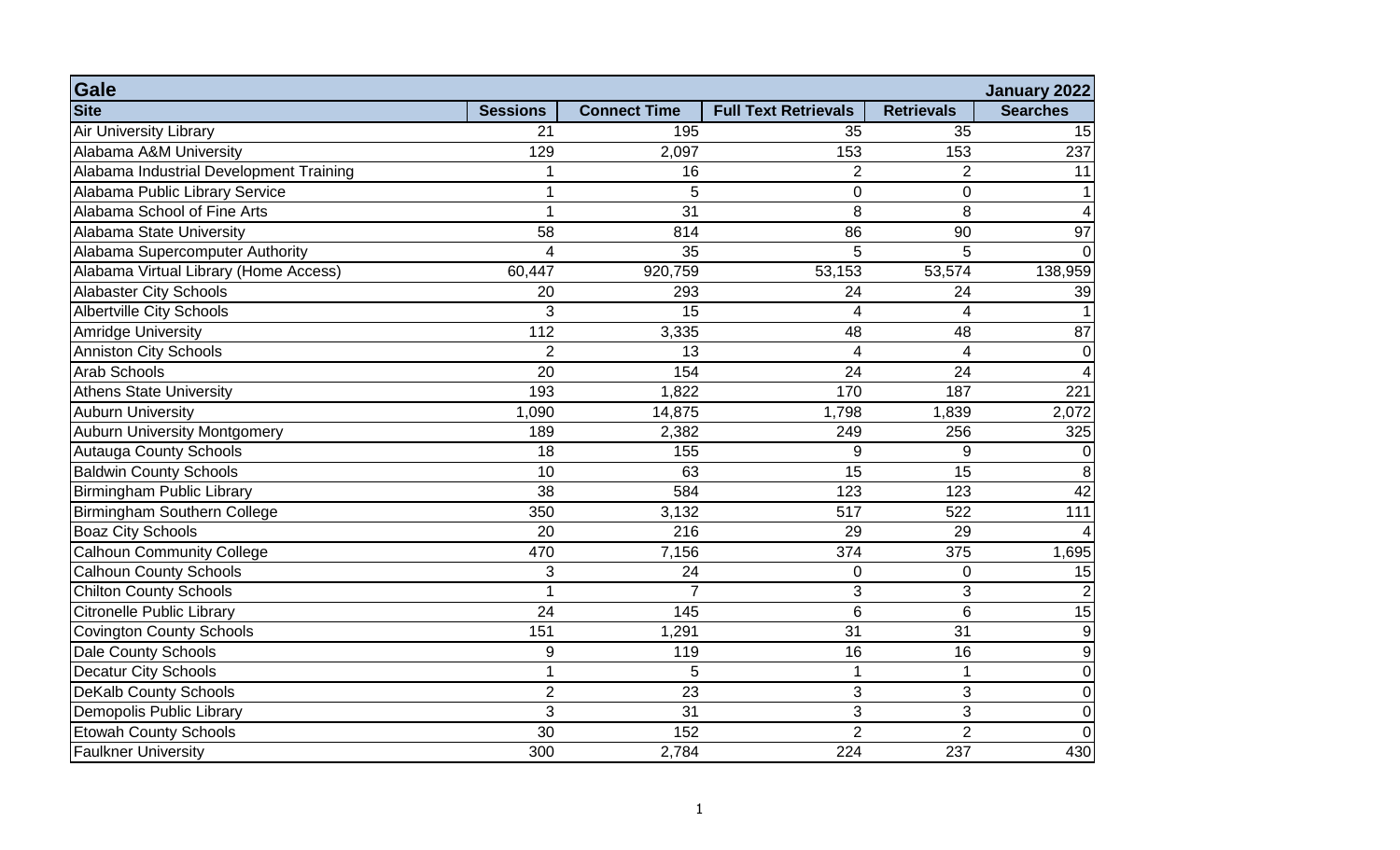| <b>Site</b>                              | <b>Sessions</b> | <b>Connect Time</b> | <b>Full Text Retrievals</b> | <b>Retrievals</b> | <b>Searches</b> |
|------------------------------------------|-----------------|---------------------|-----------------------------|-------------------|-----------------|
| <b>Florence City Schools</b>             | 39              | 537                 | 83                          | 83                | 5 <sup>1</sup>  |
| <b>Gadsden State Community College</b>   | $\overline{2}$  | 45                  | 15                          | 15                | 14              |
| <b>Hale County Schools</b>               | 1               | 5                   |                             |                   | $\overline{0}$  |
| <b>Hartselle City Schools</b>            | 140             | 2,424               | 526                         | 529               | 791             |
| <b>Hoover City Schools</b>               | 45              | 756                 | 33                          | 33                | 203             |
| <b>Hoover Public Library</b>             | 16              | 86                  | $\Omega$                    | $\overline{0}$    | 32              |
| Huntingdon College                       | 240             | 1,769               | 149                         | 152               | 373             |
| <b>Huntsville City Schools</b>           | 1               | 5                   |                             |                   | 1               |
| Huntsville-Madison County Public Library | $\overline{7}$  | 35                  |                             |                   | $\overline{0}$  |
| Irondale Public Library                  |                 | 11                  | $\overline{2}$              | $\overline{2}$    | $\overline{3}$  |
| Jacksonville State University            | 437             | 4,571               | 396                         | 411               | 799             |
| Jasper City Schools                      | 5               | 57                  | 11                          | 11                | $\vert$ 2       |
| Jefferson County Library Cooperative     | 23              | 143                 | 11                          | 12                | 29              |
| Jefferson County Schools                 | 1               | 5                   | 1                           | 1                 | $\overline{0}$  |
| Jefferson State Community College        | 280             | 1,733               | 120                         | 120               | 47              |
| <b>Lamar County Schools</b>              | 1               | 27                  | $\mathbf 0$                 | $\overline{0}$    | 1               |
| <b>Limestone County Schools</b>          | 6               | 129                 | 28                          | 28                | 16              |
| <b>Madison City Schools</b>              |                 | 5                   |                             |                   | $\overline{0}$  |
| <b>Marion County Schools</b>             | 12              | 143                 | $\overline{16}$             | $\overline{16}$   | 20              |
| Miles College                            | 30              | 360                 | 164                         | 166               | $\overline{7}$  |
| <b>Mobile County Schools</b>             | $\overline{7}$  | 39                  | 10                          | 10                | $\overline{5}$  |
| Mobile Public Library                    | 53              | 387                 | 30                          | 31                | 105             |
| Montgomery City-County Public Library    | 72              | 607                 | 55                          | 57                | 167             |
| <b>Mountain Brook Schools</b>            | 1               | 5                   | 1                           | 1                 | $\overline{0}$  |
| North Shelby Library                     | 9               | $\overline{72}$     | 8                           | 8                 | 43              |
| Northeast Alabama Community College      | 615             | 11,099              | 413                         | 424               | 2,564           |
| Oakwood University                       | $\overline{7}$  | 68                  | 13                          | 13                | 16              |
| <b>Ohatchee Public Library</b>           | 3               | 16                  | $\overline{2}$              | $\overline{2}$    | $\overline{0}$  |
| <b>Oxford Public Library</b>             | 6               | 40                  | 3                           | 3                 | $\overline{3}$  |
| Pelham City Schools                      | 1               | $\overline{7}$      | 3                           | 3                 | $\overline{0}$  |
| <b>Pike Road City Schools</b>            | 26              | 245                 | 11                          | 11                | 30              |
| Rainsville Public Library                | 18              | 98                  | 3                           | 3                 | 30              |
| <b>Samford University</b>                | 2,050           | 5,384               | 663                         | 671               | 2,143           |